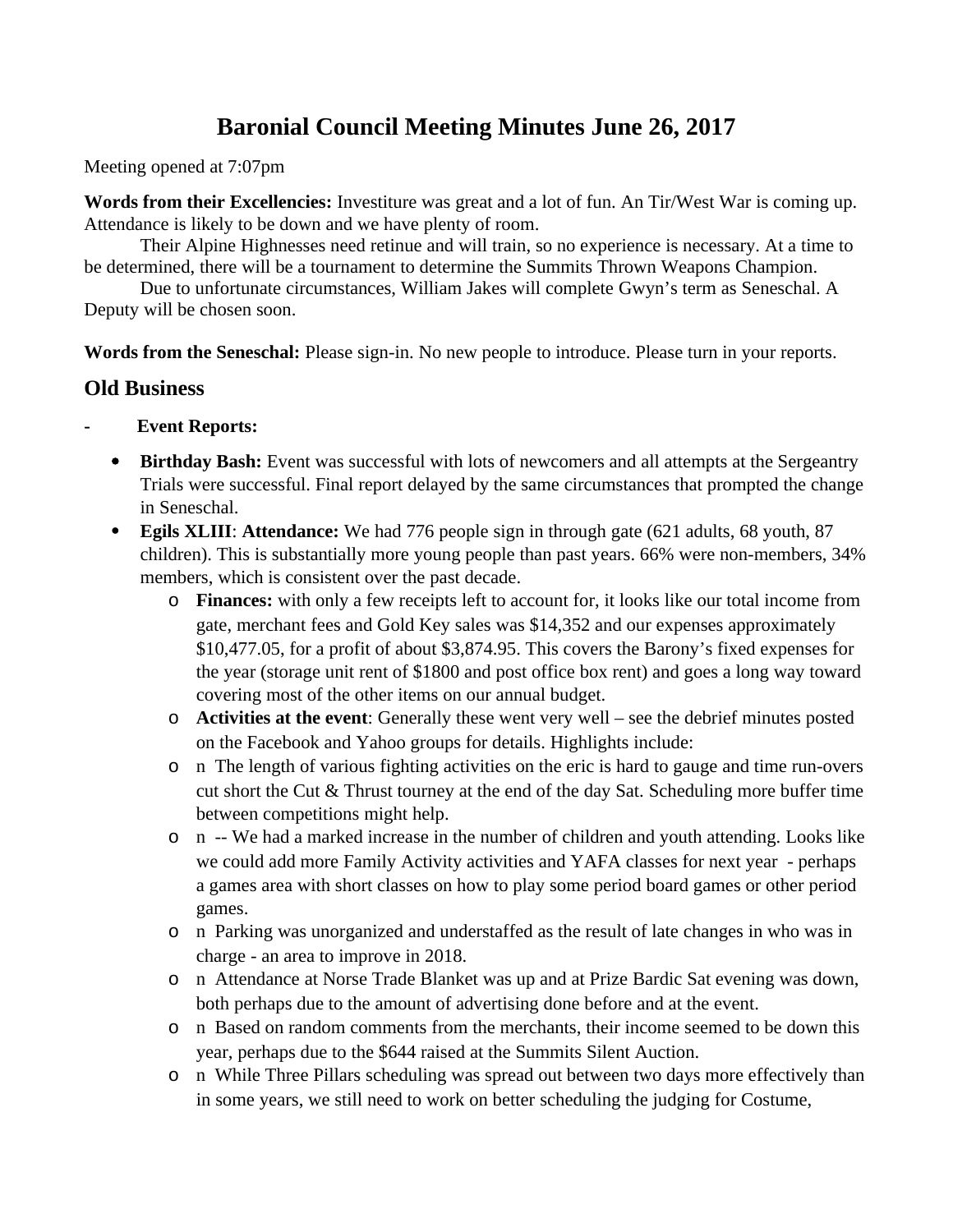Decorated Useful Object, Heraldic Display, and 3P Bardic. We also need to clarify how the event works and how to enter both individual and overall competitions. Clearer advanced publicity is probably the answer.

o n Several areas noted that a team approach would help because the job is too large for just one person, especially for heraldry, lists, gate.

From your autocrat team, many, many thanks for all the hard work that everyone contributed to make this a really successful event. It takes a Barony and then some to make an event this big and complex work so well.

Yseult, Ayla, and Lucius.

*From his Excellency:* Our relationship with Bucks is strained and their application of a new "pay in advance" policy is unfair. We are researching to determine if another company is a better option going forward.

**Amergin's Revolt:** William & Cyeth are researching sites. Event planned for October 20-22.

# **New Business**

- **Bids:**
	- **An Tir Collegium 2018:** Valley River Inn, \$2k, dates dependent on U of O football schedule. The delay on confirmed dates for the bid will likely make this unworkable.
	- **An Tir 12<sup>th</sup> Night 2020:** Valley River Inn, \$8k or more due to undefined costs. Motion to move forward with this bid seconded and unanimously rejected. Will go back to Valley River Inn for better terms.
	- **Egils XLIV:** Yseult presented a bid for \$12.3k, with an estimated profit of \$1.57k. Will hold bid until July Meeting to allow for competing bids.
- **Other Business:**
	- **Summits Archery & Equestrian Championship Rotation:** Proposal made that we plan a Fall outdoor event in 2019 or 2020 suitable to host one of these events and enter the rotation. Discussion only.
- **Officer Applications:** We have several vacancies and others that are coming due for extension or replacement. Please be aware of your warrant status and don't wait until you are 6-9 months out to announce the need for a replacement. If you are interested in Youth Combat or Family Activities, there is a background check requirement. Please announce your intent for either of these early so we can get that process started.

(Open/Vacant Offices: *Lists, Youth Combat Marshal, Deputy Seneschal; Upcoming Vacancies: Archery Marshal – September, Family Activities Coordinator - October*)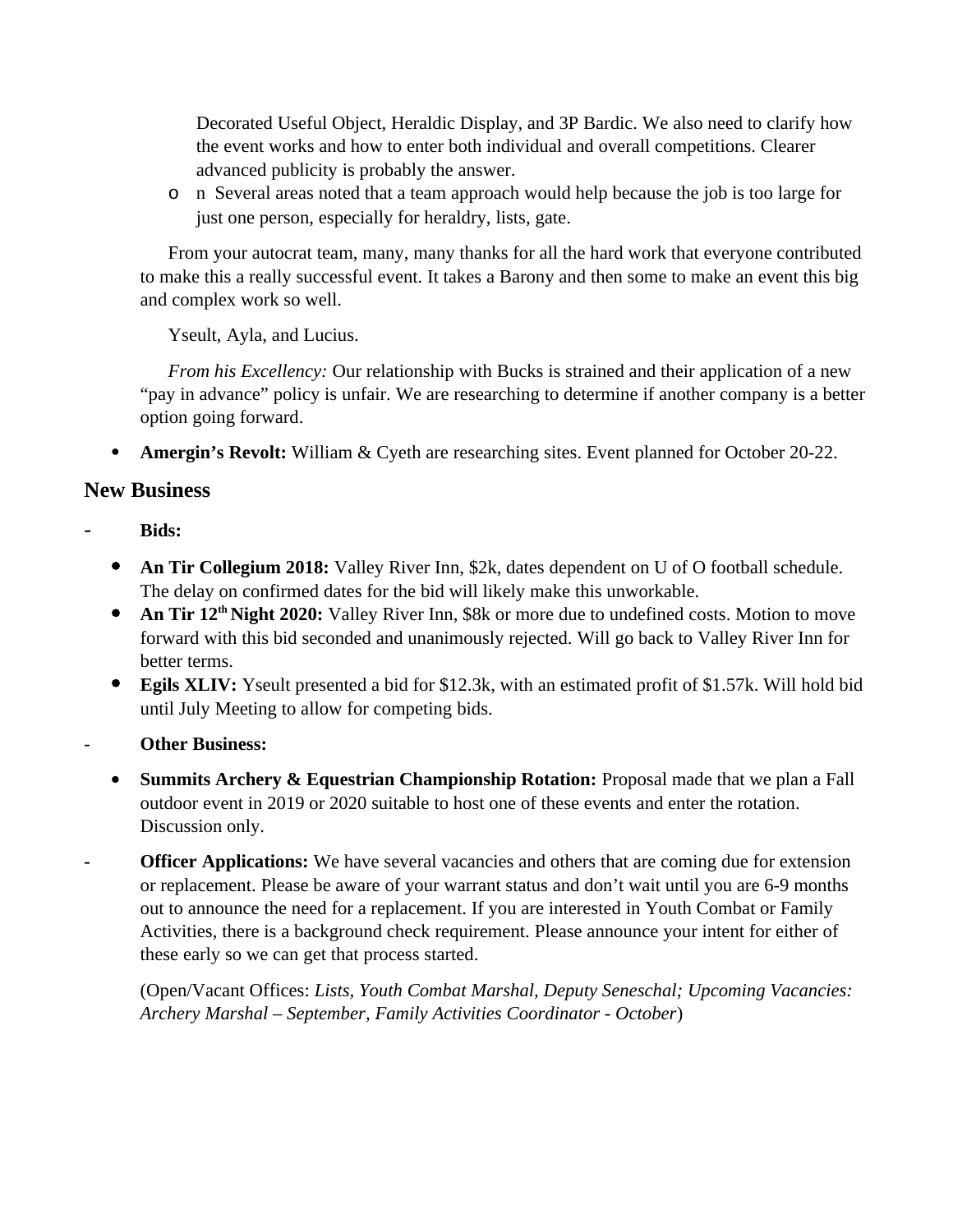# **Officer Reports**

#### - **Arts & Sciences**

I held two Arts & Sciences nights in June, on the 6th & 20th. Both were well attended. On the 6th, a dozen of us had a lively evening talking about things to do at the June 24 A&S Day -- make signs, paint pavilion poles, maybe archery repair and bowstring making, etc., etc. - geeking out over Anglo-Saxon books, sewing, and painting Norse tent poles.

On the  $20<sup>th</sup>$  we had 8 or 9 people who made a new bowstring, two dress patterns, one of which also got cut out cut out, and everyone else seemed to get lots of sewing done. Alan got four notes out of the Baronial straight horn, and loud noises from the conch shell.

We also had an A&S Day, Saturday June 24, 10 am to 10 pm. Thirteen stalwart souls braved the baking heat: Antonia painted a charter; Jason made 6 bowstrings and several arrows as well mending many more; Iurii and Victoria helped with the mending as Saoirse glued on points; Kevin set up a full darts range and ran a practice; Alan, Louisa, Godwyn and Yseult painted the poles of the Panther pavilion; Aelfflaed and Marya from Three Mountains showed up for grand geek out over books, and Arlene arrived in time for dinner. Nine of us dined on the deck until the stars came out, geeking out about Anglo-Saxons.

With the help of Godwyn and Alan and Especially Louisa, the poles of the Panther pavilion are now panted dark blue with white accents. All that remains is to touch of the accent areas; the pavilion will be ready for use at A&W War if it's needed.

Your A&S officer organized and ran the A&S area at Egil's Tourney this year, with 4 demos and 37 classes.

Yseult of Broceliande

#### **- Chamberlain**

Not present, no report. (Kirby Brokkerson)

#### **- Chatelaine**

On Saturday July 22nd we will be doing a textile demo in the textile area of the Lane County Fair. If you would like to participate contact me to have a fair pass reserved for you. Come in garb and bring something to display or demo! (I am still waiting to hear if we will be having a fighting demo). This is usually all day from 11am-8pm.

Francesca Carletti

#### **- Chronicler**

Minutes are out. The next Bi-Cranial Bear is due out July  $1<sup>st</sup>$ , and each Baronial officer is requested to make a submission so we can expand the scope of the newsletter. *All officers are requested to please include me [Wesley.c.worley@gmail.com](mailto:Wesley.c.worley@gmail.com) when you send in your reports,*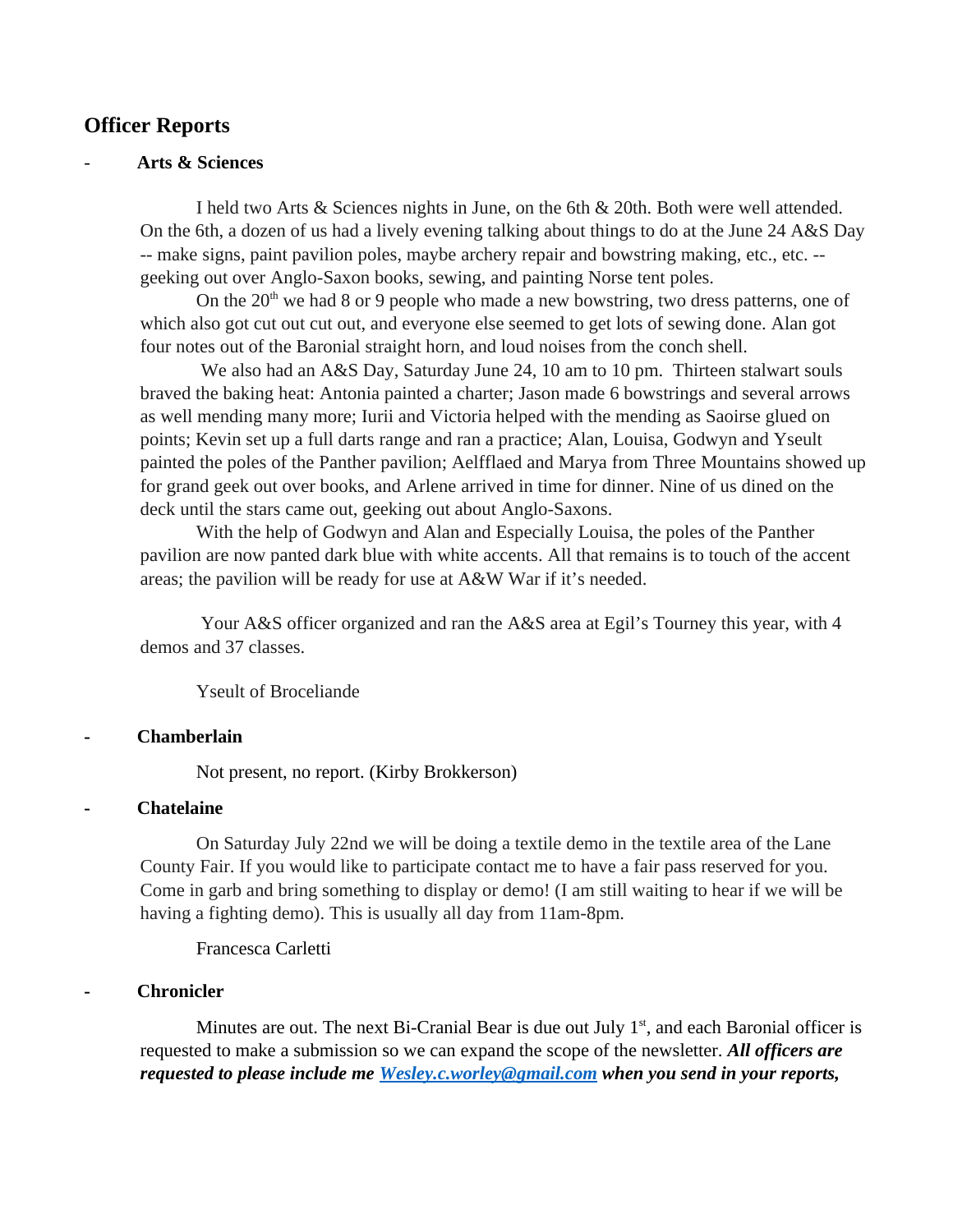# *and if you can get them in the day before Baronial Council Meeting, that would be even better.*

Murchadh Monaidh Chraoibhe

### **- Exchequer**

I, as exchequer and in accordance with my duties as such, called for an Emergency Baronial Council meeting on May  $6<sup>th</sup>$  which was held via Email. In attendance were the Principality Seneschal, Principality Exchequer and the Greater Officers of the Barony of Adiantum all named below:

Daniel Tharp – Principality Seneschal Janet Bianco – Principality Exchequer Chris Howerton – Baron of Adiantum Melissa Howerton – Baroness of Adiantum Robert Jones – Acting Seneschal Forrest Woodward – Exchequer Pamela Perryman – Minister of Arts & Sciences Carly Fenton-Wyrick – Chatelaine Martha Sherwood – Scribe Tom Conant – Marshal Christina Jamerson – Herald Wesley Worley – Chronicler

The sole piece of business at this emergency meeting was a motion to remove Barrett Spangler from the barony's bank account. This motion was passed with a majority of Yea votes and the rest abstaining.

Current Account Balance: \$27,897.53 Outstanding Checks: \$0.00 Deposits in Transit: \$0.00

Godwyn Reynard

# **- Family Activities Coordinator**

As of October, my service as Family Activities Coordinator is up. I am looking for someone to take over this office. If anyone is interested, or knows someone who would be good at this, let me know. I would be happy to contact them.

As for June activities, it was very quiet. Nothing to report.

Cyeth deWestcote

# **- Gold Key**

Not present, no report (Alys Meghan Cattwyn)

# **- Herald**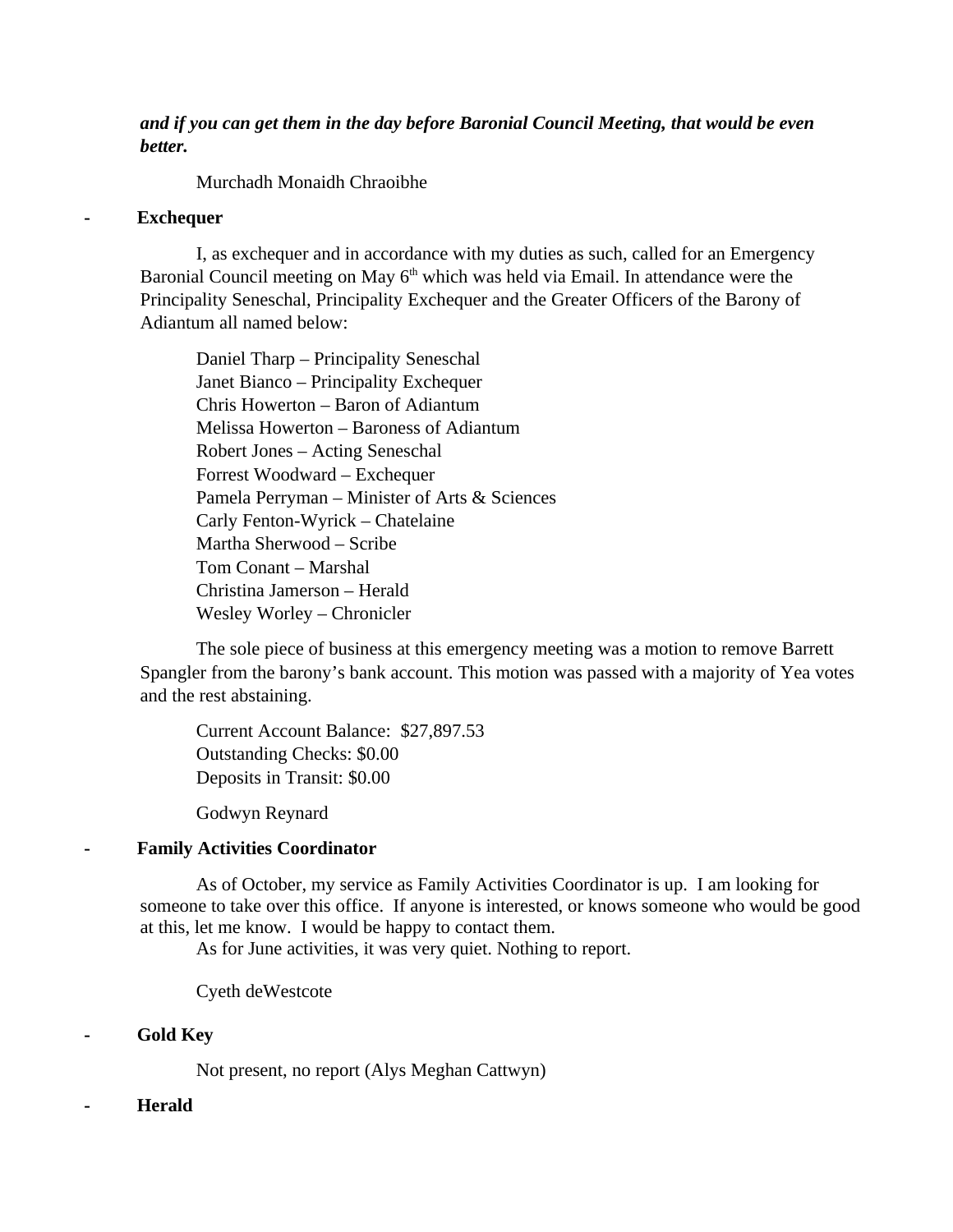Not present, no report (Aelis de la Rose)

#### **- Marshal**

Birthday Bash and Egils were great, we had enough marshals and there were no injuries. Practices continue with good attendance, and a few new people interested in getting into armor.

Skjaldar-Þorsteinn Thunderhand

#### **- Archery Marshal**

We have moved practices back outside to Biggs Farm in Coburg. Bucks has delivered to the range. We are working on portable archery target stands. Updates to the practice schedule will be posted on the Yahoo Groups list and FB group page.

Iurii Levchenich

#### **- Cut & Thrust Marshal**

Not present, no report (Captain Juan)

#### **- Rapier Marshal**

Due to the unusual circumstances, the Barony has requested a variance to allow William to hold both offices. Egils and practices have gone well. No injuries.

William Jakes

#### **- Thrown Weapons Marshal**

Darts is going well and practices continue as usual, with reminders going out to those interested by text message. Egils went well with scores submitted for 43 people in traditional forms, 22 in Darts, and seven attending the children's class. Traditional forms have resumed and will be posted. When there are practices of any forn, loaner gear will be available.

Kevin Sorok

#### **- Scribe**

There was a scheduled scribal night May 9 attended only by Dame Johanna, who also took a charter home to work on. I was able to provide Their Excellencies with the three Baronial charters they requested for Egils. I designed and produced two Norse-themed awards that Ayla requested for competitions but these were not awarded because the competitions did not take place. I have the master design which is not specific and with a change of date could be used in the future. The ones I painted are going to waste. I also designed and painted thank-you cards for Yseult, which were distributed, and some blank versions were made up as packets for Gold Key. I painted 8 Principality charters and delivered them in time to be distributed at Egils. In other words, I was busy in May, though I'm not sure how fruitful it was ultimately. There was a scribal demo table at Egils and I gave a number of people instruction in scribal techniques.